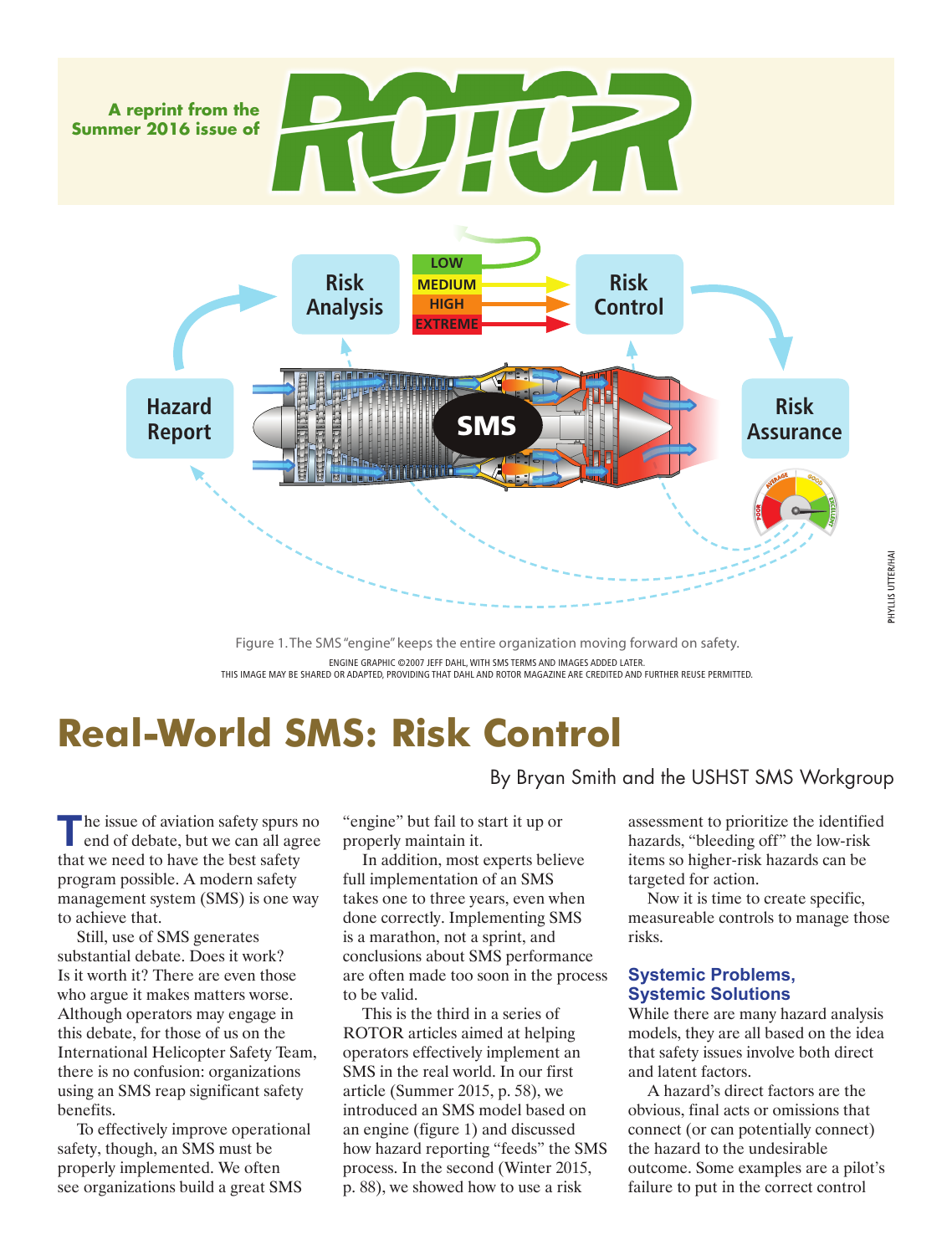

Figure 2. The Bowtie Model provides a visual map of the sometimes complex interactions of hazards and your efforts to control them.

input or a mechanic's overtightening of a bolt. Unfortunately, these are often the only elements we look at, which limits the potential to prevent future accidents.

Does a hard landing by a 5,000 hour pilot mean he does not know how to land? Probably not. So making that pilot execute 100 landings with the chief pilot or FAA inspector does not really attack the root cause. Are we missing something in our effort to control the risk of future hard landings?

Usually, the answer is yes.

When we review safety incidents, we see that 80 to 90 percent of them are related to not just the direct factor — the mistake, action, or omission that directly led to the incident — but also to latent factors present in the system, such as the organization's policies, procedures, or safety culture. When you only address the direct factor, you are missing the opportunity to treat the latent systemic factors that are just as complicit in creating the incident.

Looking for latent factors requires brainstorming — the very fact that they are latent means they aren't immediately obvious or connected to the incident — and this is definitely a case where you see better results when working in a group. While no safety officer has all the answers, a wellstructured safety committee usually does.

### **Building a Better Safety Committee**

Creating a safety committee for your organization is an essential element of an SMS but, as is the case with other aspects of SMS, there is often debate about the committee's structure and purpose.

There is no single best safety committee structure. However, your committee should be configured to accomplish two main purposes.

First, the safety committee must include people with knowledge and experience in every major aspect of your organization, not just pilots. You should include, for example, maintenance staff, other aircrew members, and office staff members. They provide the committee with the knowledge and perspective of what is really happening in dayto-day operations. These folks often understand nuances of communication, hierarchy, and process that are not spelled out in policy manuals.

Second, the safety committee's proposals must produce real change. The committee may recommend revisions to policies or procedures or ask for additional equipment, personnel, or training — all areas of responsibility that fall outside of the safety officer's domain. This means that the people with these job responsibilities should be on your safety committee. At the least, the committee needs direct access to them.

Without the power to make the changes needed to reduce risk, the safety program will merely identify safety problems and maybe pass on a bit of information — and your SMS program will fail.

Part of what makes SMS such an effective approach to improving safety is that it takes a systematic approach to your organization's safety. To make effective changes to a system, you need the help of both the people who work in the system (the day-to-day folks) and the people who have the ability to change the system (the managers and accountable executives).

In small organizations, the whole company can be the safety committee. Rather than seeing this as a disadvantage, it is actually the ideal — to have every single person in the company actively thinking about building a safer operational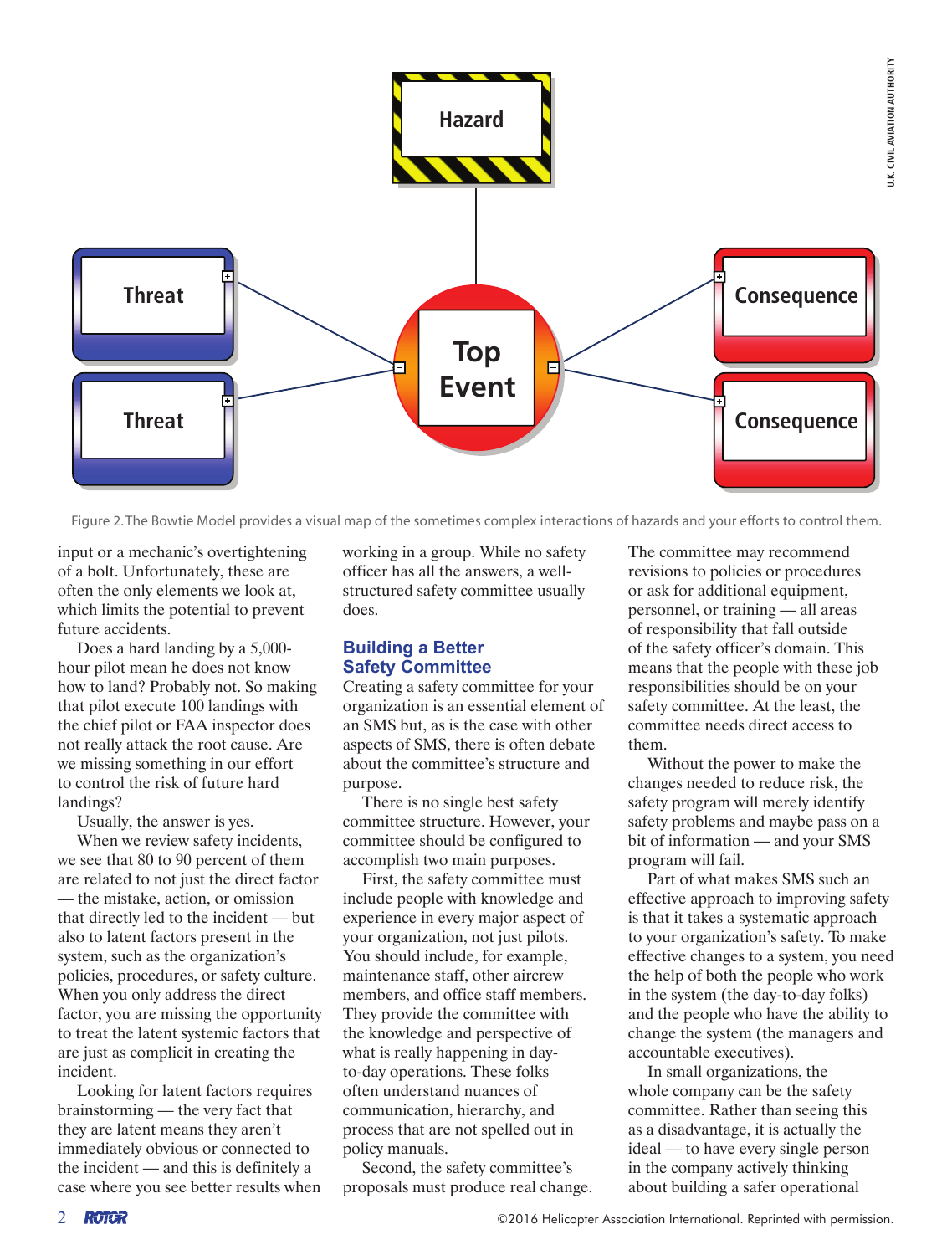environment. Single-person owner/ operators can use other local operators, contract maintenance personnel, flying friends, or anyone they regularly work with to make up their committee.

## **Finding Latent Hazards**

Now that we've cleared up who should be on your safety committee and why, let's go back to looking at how the committee contributes to risk control: by looking for latent hazards, the ones that are often overlooked because they stem from issues with the operating environment, such as policies, procedures, or culture. There are numerous models available to do this, but some are quite complex. Let's look at a few that, while simple, can be quite effective.

The PAVE method separates factors that could be associated with a hazard into those related to the Pilot, Aircraft, enVironment, and External pressures:

- Pilot (Persons): experience, training, fatigue, illness, the I'M SAFE checklist. Please note that some refer to this category as Persons and extend the assessment to all people involved with the flight, such as crew members and dispatch and maintenance personnel.
- Aircraft: known maintenance issues, performance limitations, fuel status, avionics updates.
- enVironment: both present and forecasted weather, flight or mission type, air traffic control, obstructions, time of day, other air traffic.
- External pressures: recent changes in personnel, management insistence, difficult customers, consequences of cancelling flight.

One of the best things this model does is remind us to consider the entire operating environment — and not just the obvious mistake that was made — when reviewing an accident or incident. By reviewing how these four areas contribute to hazards, you'll be quickly reminded of factors that were not immediately obvious.

Another method is called the Rule of Five Whys. This method consists of just asking why an incident occurred, or why a hazard could lead to an accident, until you arrive at its root cause or causes (you could also call it the Toddler Method).

Although it's called the Rule of Five Whys, don't stop there. Ask as many whys as you need to get to the underlying causes of a hazard. Then, whether you have uncovered one, five, or 15 causes, take a look at how you can mitigate some of those factors.

For example, one agency had a hazard report filed that the first-aid kit needed to be restocked. Instead of just restocking the kit and moving on, they did a quick five-whys analysis, which took five minutes. They realized that the kit had not been restocked because it was not listed on the facility safety inspection form.

The real issue was that the kit was not on the list of items to be regularly inspected and thus regularly restocked. During this process, they found a few other things that had also been omitted from the form. By adding the first-aid kit and these other items to that list, the issue is resolved not for just this one occurrence but on a regular basis.

This is an example of treating a "system" problem with a "system" answer to obtain better results than the more conventional answer — "the kit is empty, so restock it" — would have offered. The Rule of Five Whys prompts you to think beyond the simple fact of a hazard to why that hazard occurred in the first place. The hazard or incident does not need to be a major problem; this process works just as well for smaller problems.

If you are ready to take on a more complex method of hazard analysis, you can try the Bowtie Model. This model is a method of visually mapping a hazard and the relationships among the threats or risks that it poses, the consequences, the different methods of controlling that risk, escalation factors that reduce the effectiveness of risk controls, and methods to control those escalation factors. The resulting diagram resembles a bow-tie (figure 2).

Besides its ability to visually show incident or accident sequences, the Bowtie Model also illustrates a broad spectrum of risks and helps users to assess and prioritize the risk controls used. A recent European Helicopter Safety Team toolkit called MARIA (My Assessment of Risks for Incidents and Hazards) is based on the Bowtie Model; visit http://bit.ly/EHEST-maria to download this free safety tool.

#### **Addressing the Risk**

Once you uncover the direct and latent factors, the next step is to develop a proposal to control the risk. Some safety solutions are simple, easy, inexpensive fixes. But many times the safety committee's proposal must address a combination of policies, procedures, equipment, staffing, and training.

Remember, because of the risk analysis you performed earlier in the SMS process, you were able to "bleed off" any low-risk hazards. At this point, you are dealing with hazards that pose sufficient risk to your organization that they warrant such steps as policy or procedure revisions, additional training or staff, or the purchase of equipment.

However, just publishing a new policy or procedure or buying a new piece of equipment will not on its own spur operational change. This is especially true for emergency procedures that must be enacted by personnel under stress. Sometimes we issue a new safety rule and just walk away, assuming that 100 percent of the staff will use or follow it 100 percent of the time. That's not a realistic view of how humans accept change.

If you are asking people to change how they do things, then you must conduct some training. This is also why your safety committee must include an administrator and training manager. The training may be as simple as a quick morning briefing on the new change, how to do it, and why.

Besides training, you should engage in ongoing promotion of your safety program. One of the foundations of SMS is safety promotion, but it is frequently poorly integrated with the other three, which are safety policies, safety risk management, and safety assurance. Too often, an organization's efforts at safety promotion fall flat.

The information broadcast in